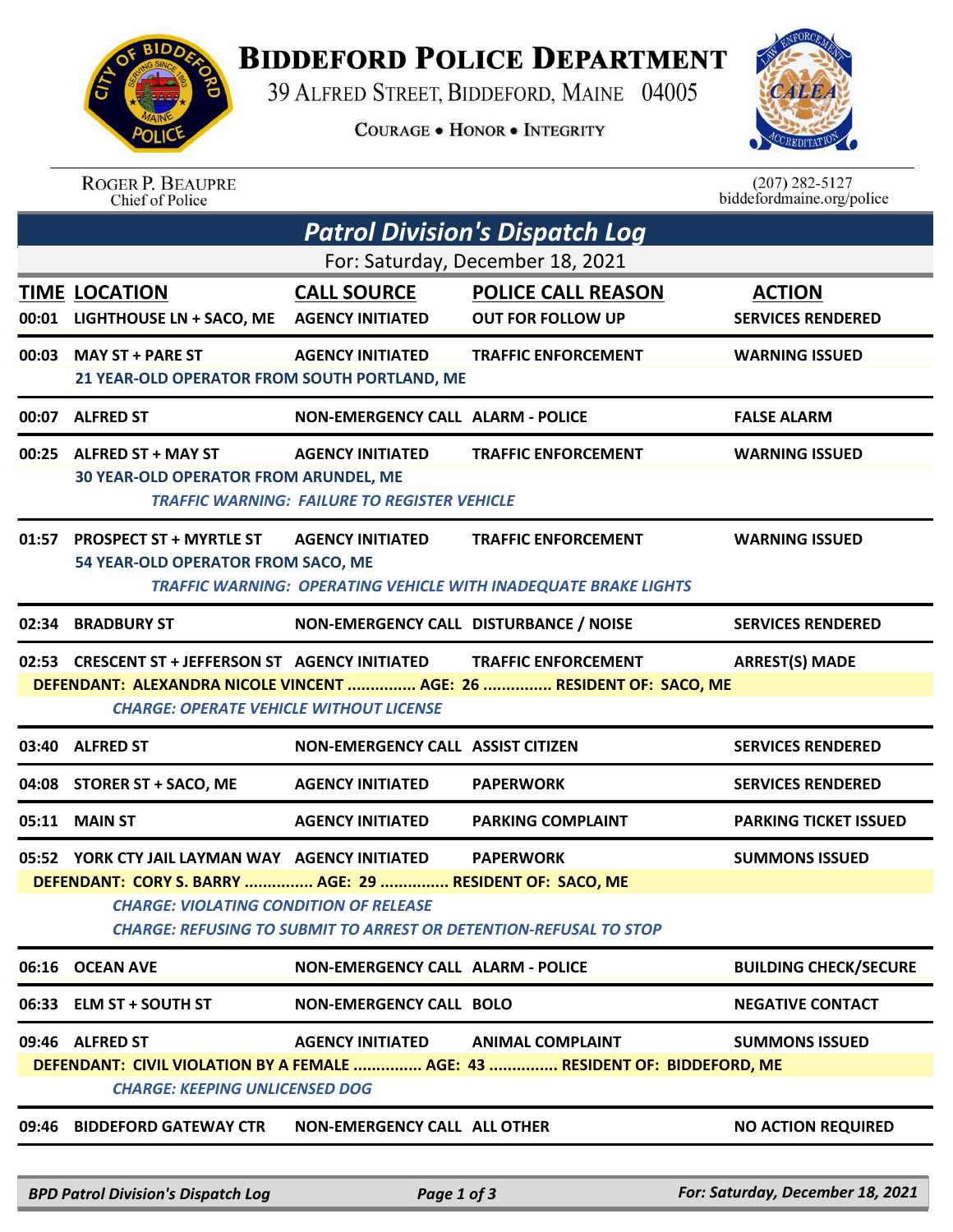|                                                                                                                                                                                                                                                                                                                                                                        | 10:01 PROSPECT ST            |                                              |                                                |                          |  |  |  |
|------------------------------------------------------------------------------------------------------------------------------------------------------------------------------------------------------------------------------------------------------------------------------------------------------------------------------------------------------------------------|------------------------------|----------------------------------------------|------------------------------------------------|--------------------------|--|--|--|
|                                                                                                                                                                                                                                                                                                                                                                        |                              | <b>WALK-IN AT STATION</b>                    | <b>THEFT</b>                                   | <b>REPORT TAKEN</b>      |  |  |  |
|                                                                                                                                                                                                                                                                                                                                                                        | 10:07 ALFRED ST              | <b>AGENCY INITIATED</b>                      | <b>ANIMAL COMPLAINT</b>                        | <b>SERVICES RENDERED</b> |  |  |  |
| 10:09                                                                                                                                                                                                                                                                                                                                                                  | <b>MAIN ST</b>               | <b>NON-EMERGENCY CALL SUSPICION</b>          |                                                | <b>WARNING ISSUED</b>    |  |  |  |
| <b>10:16 HILL ST</b>                                                                                                                                                                                                                                                                                                                                                   |                              | <b>AGENCY INITIATED</b>                      | <b>ANIMAL COMPLAINT</b>                        | <b>NEGATIVE CONTACT</b>  |  |  |  |
|                                                                                                                                                                                                                                                                                                                                                                        | 10:23 RAYMOND ST             | <b>AGENCY INITIATED</b>                      | <b>ANIMAL COMPLAINT</b>                        | <b>SERVICES RENDERED</b> |  |  |  |
| 10:38 HILL ST                                                                                                                                                                                                                                                                                                                                                          |                              | <b>AGENCY INITIATED</b>                      | <b>ANIMAL COMPLAINT</b>                        | <b>NEGATIVE CONTACT</b>  |  |  |  |
|                                                                                                                                                                                                                                                                                                                                                                        | 10:47 PROSPECT ST            | <b>AGENCY INITIATED</b>                      | <b>ANIMAL COMPLAINT</b>                        | <b>SERVICES RENDERED</b> |  |  |  |
|                                                                                                                                                                                                                                                                                                                                                                        | 10:55 ANDREWS RD             | <b>AGENCY INITIATED</b>                      | <b>ANIMAL COMPLAINT</b>                        | <b>SERVICES RENDERED</b> |  |  |  |
|                                                                                                                                                                                                                                                                                                                                                                        | 10:57 ST MARYS ST            | <b>NON-EMERGENCY CALL SUSPICION</b>          |                                                | <b>SERVICES RENDERED</b> |  |  |  |
|                                                                                                                                                                                                                                                                                                                                                                        | 11:16 WHITETAIL DR           | <b>AGENCY INITIATED</b>                      | <b>ANIMAL COMPLAINT</b>                        | <b>NEGATIVE CONTACT</b>  |  |  |  |
|                                                                                                                                                                                                                                                                                                                                                                        | 11:23 HEALTHCARE DR          | <b>NON-EMERGENCY CALL ALARM - POLICE</b>     |                                                | <b>FALSE ALARM</b>       |  |  |  |
|                                                                                                                                                                                                                                                                                                                                                                        | 11:42 WINDSOR LN             |                                              | NON-EMERGENCY CALL VEHICLE CRASH - POLICE ONLY | <b>STATE FORM TAKEN</b>  |  |  |  |
| 11:44 ELM ST<br><b>AGENCY INITIATED</b><br><b>OPER AFTER SUSPENSION</b><br><b>SUMMONS ISSUED</b><br>DEFENDANT: GREGORY PAUL WAGGONER  AGE: 45  RESIDENT OF: MEXICO, ME<br><b>CHARGE: OPERATING WHILE LICENSE SUSPENDED OR REVOKED</b><br><b>CHARGE: ATTACHING FALSE PLATES</b><br>TRAFFIC CITATION: CHILD <80LBS, < 57" & < 8 YOA NOT SECURED IN BELT POSITIONING SEAT |                              |                                              |                                                |                          |  |  |  |
|                                                                                                                                                                                                                                                                                                                                                                        | 11:54 SOUTH ST               | <b>AGENCY INITIATED</b>                      | <b>ASSIST OTHER AGENCY</b>                     | <b>SERVICES RENDERED</b> |  |  |  |
|                                                                                                                                                                                                                                                                                                                                                                        | 11:59 MEDICAL CENTER DR      | NON-EMERGENCY CALL BOLO                      |                                                | <b>NO VIOLATION</b>      |  |  |  |
|                                                                                                                                                                                                                                                                                                                                                                        | 12:24 BIDDEFORD GATEWAY CTR  |                                              | NON-EMERGENCY CALL VEHICLE CRASH - POLICE ONLY | <b>SERVICES RENDERED</b> |  |  |  |
| 12:59 POOL ST                                                                                                                                                                                                                                                                                                                                                          |                              | <b>AGENCY INITIATED</b>                      | <b>ANIMAL COMPLAINT</b>                        | <b>NEGATIVE CONTACT</b>  |  |  |  |
| 13:04 POOL ST<br><b>AGENCY INITIATED</b><br><b>ANIMAL COMPLAINT</b><br><b>SUMMONS ISSUED</b><br>DEFENDANT: CIVIL VIOLATION BY A FEMALE  AGE: 38  RESIDENT OF: BIDDEFORD, ME<br><b>CHARGE: KEEPING UNLICENSED DOG</b>                                                                                                                                                   |                              |                                              |                                                |                          |  |  |  |
|                                                                                                                                                                                                                                                                                                                                                                        | 13:04 ALFRED ST + DENTAL AVE |                                              | NON-EMERGENCY CALL VEHICLE CRASH - POLICE ONLY | <b>SERVICES RENDERED</b> |  |  |  |
|                                                                                                                                                                                                                                                                                                                                                                        | 13:22 MEETINGHOUSE RD        | <b>AGENCY INITIATED</b>                      | <b>ANIMAL COMPLAINT</b>                        | <b>NEGATIVE CONTACT</b>  |  |  |  |
|                                                                                                                                                                                                                                                                                                                                                                        | 13:28 ST MARYS ST + ELM ST   | <b>NON-EMERGENCY CALL DRINKING IN PUBLIC</b> |                                                | <b>WARNING ISSUED</b>    |  |  |  |
|                                                                                                                                                                                                                                                                                                                                                                        | 13:32 OLD POOL RD            | <b>AGENCY INITIATED</b>                      | <b>ANIMAL COMPLAINT</b>                        | <b>NEGATIVE CONTACT</b>  |  |  |  |
|                                                                                                                                                                                                                                                                                                                                                                        |                              |                                              |                                                |                          |  |  |  |
| 13:41 ELM ST                                                                                                                                                                                                                                                                                                                                                           |                              | <b>AGENCY INITIATED</b>                      | <b>OUT FOR FOLLOW UP</b>                       | <b>SERVICES RENDERED</b> |  |  |  |
|                                                                                                                                                                                                                                                                                                                                                                        | 13:47 GUINEA RD              | <b>AGENCY INITIATED</b>                      | <b>ANIMAL COMPLAINT</b>                        | <b>SERVICES RENDERED</b> |  |  |  |

*BPD Patrol Division's Dispatch Log Page 2 of 3 For: Saturday, December 18, 2021*